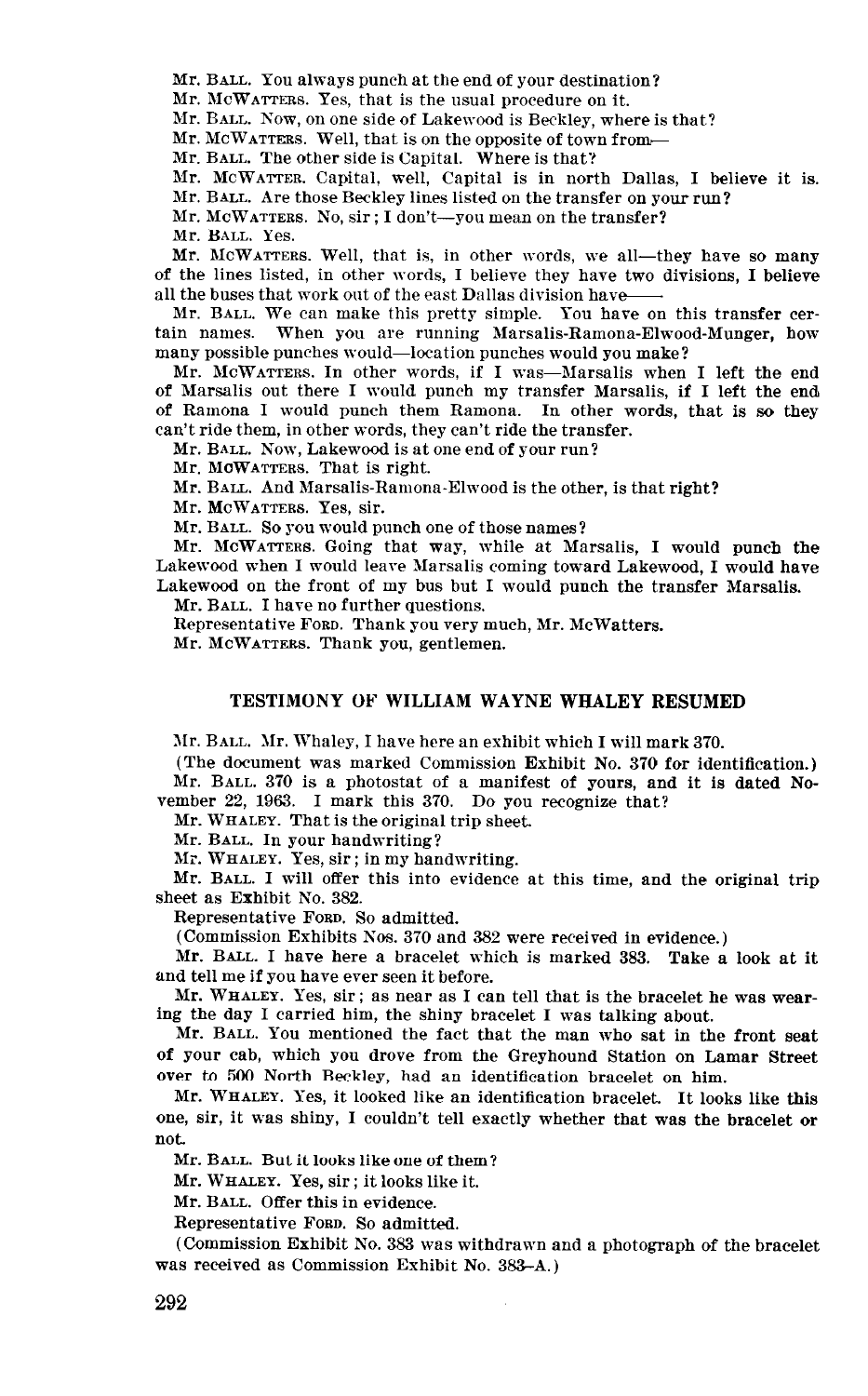Representatire FORD. What hand or what arm did he hare it on?

Mr. WHALEY. He had it on the arm next to me, which was the left arm.

Representative FORD. Was it protruding below the sleeve or jacket?

Nr. WHALEY. His coatsleeve was like this when he stretches his arm out it was short, that is when I saw it.

Representative FORD. Where was his hand when you saw it, if you can recollect it?

Mr. WHALEY. Well. just moring. You know you catch any bright object, why you notice it, that is how I noticed it. He was just moving his hand around. When the old lady stuck her head in the door and asked me to call her a cab. why he reached over to the door to open it like he told her she could have that one but she decided that she would wait for the next one because he already had that one. And that is when I saw it, sir.

In the picture, I believe. I don't think he had it on in that picture in the paper the next morning.

Representative FORD. This is something you clearly noticed while he was riding in the car with you?

3Ir. WHALEY. Yes, sir: I noticed it; yes, sir. I always notice watchbands, unusual watchbands. and identification bracelets like these, because I make them myself. I made this one.

Representative FORD. In other words, you hare a particular interest in them? Mr. WHALEY. Yes. I particularly notice things like that.

Representative FORD. Did you notice anything unusual about it?

Mr. WHALEP. So, sir. it was just a common stretchband identification bracelet. A lot of them are made of chain links and not stretchbands. Stretchbands are unusual because there is very few of them.

Representative FORD. In other words, this was an unusual band?

Mr. WHALEY. Yes. sir: this one was a stretchband like the one you showed me.

Representative FORD. It is sort of a hobby with you to make these kinds of wristbands?

Mr. WHALEY. Yes, sir; I make watchbands like that.

Nr. BALL. Do you recall when you told, talked to the Dallas police officers that you told them that you had seen a heavy identification bracelet on this passenger's wrist?

Mr. WHALEY. Yes, sir, I told them about the bracelet.

Mr. BALL. You told the FBI officers, also?

Mr. WHALEY. Yes, sir; but I don't remember saying it was heavy because I wouldn't hare known how heavy it was without handling it.

Mr. BALL. You described the bracelet?

Mr. WHALEY. I just described the bracelet as a shiny bracelet.

Mr. BALL. A moment ago you told us about this man getting into your cab and an old lady coming up and asking for a cab.

Mr. WHALEY. Yes, sir.

 $M_{\rm H}$   $\sim$   $M_{\rm H}$  and  $\sim$   $M_{\rm H}$  and door  $\sim$   $M_{\rm H}$  and door  $\sim$ 

 $\mathbf{m}$ . Bush  $\mathbf{m}$  in the main stating first to, you open the above. Mr. WHALEY. He just started to, sir, just reached for door handle and she said she wanted me to call one. She didn't want that. In she wanted me to can one. She didn't want that.

 $m<sub>L</sub>$ . Date,  $m<sub>U</sub>$  the man who was sitting beside Mr. WHALEY. Only that she could have that one.<br>Mr. BALL. He said that?

MI. DALL. He said the

MI. WHALEL.  $108$ , SII.

Mr. BALL. I think that is all.

Any other questions of this witness?

Did you describe the shirt that this man had on to the police?

Mr. WHALEY. Yes. sir. I did.

Mr. BALL. What did you tell them?

Mr. WHALEY. To the best of my ability, I did, sir. I just told them it was a dark colored shirt with what looked like a silver lining.

Mr. BALL. Were you shown the shirt later?

Mr. WHALEY. About, it was at least a week later, sir, an FBI man brought the shirt over and showed it to me.<br>Mr. Ball. Is that the same shirt you saw here?